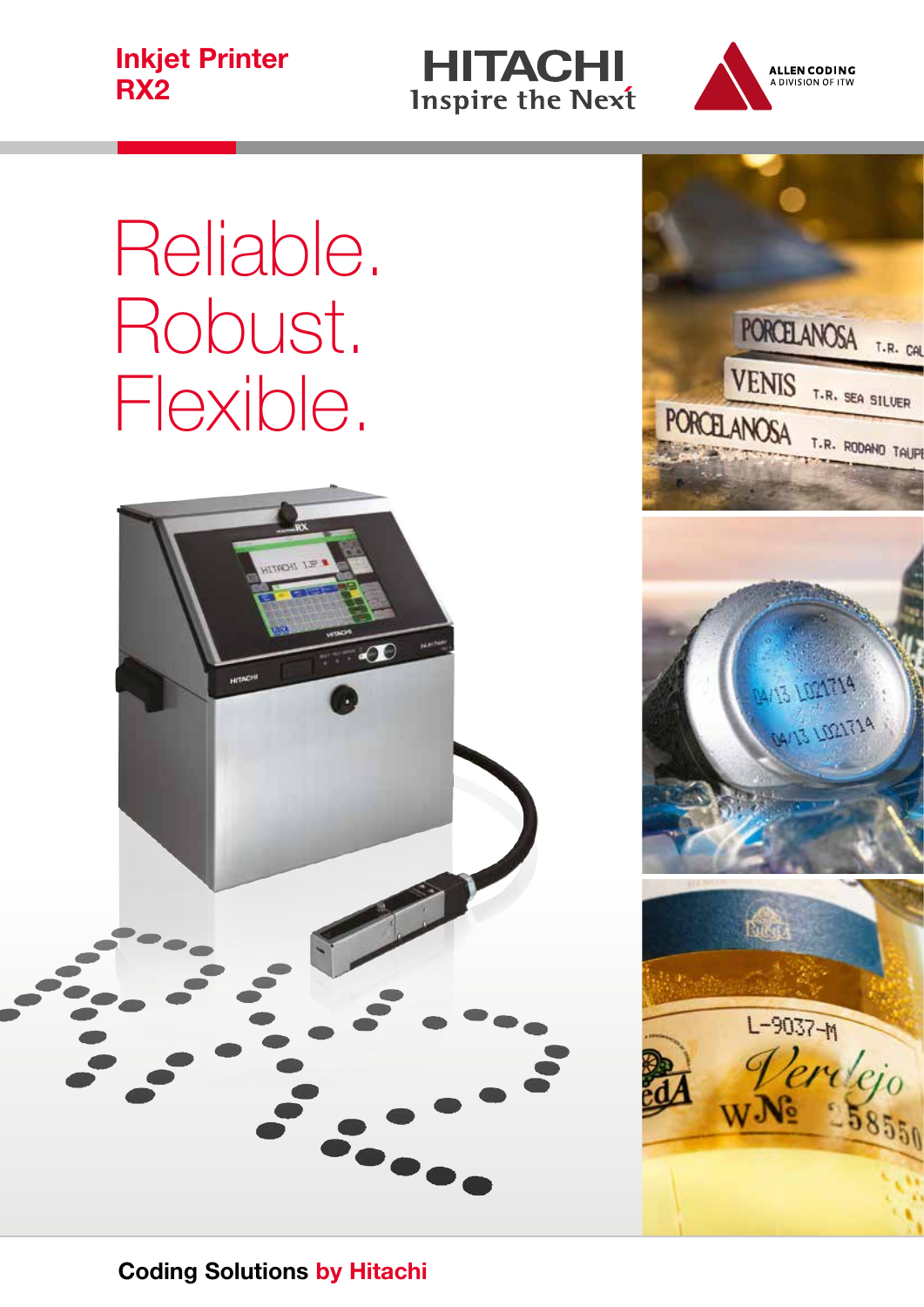### User friendly operation







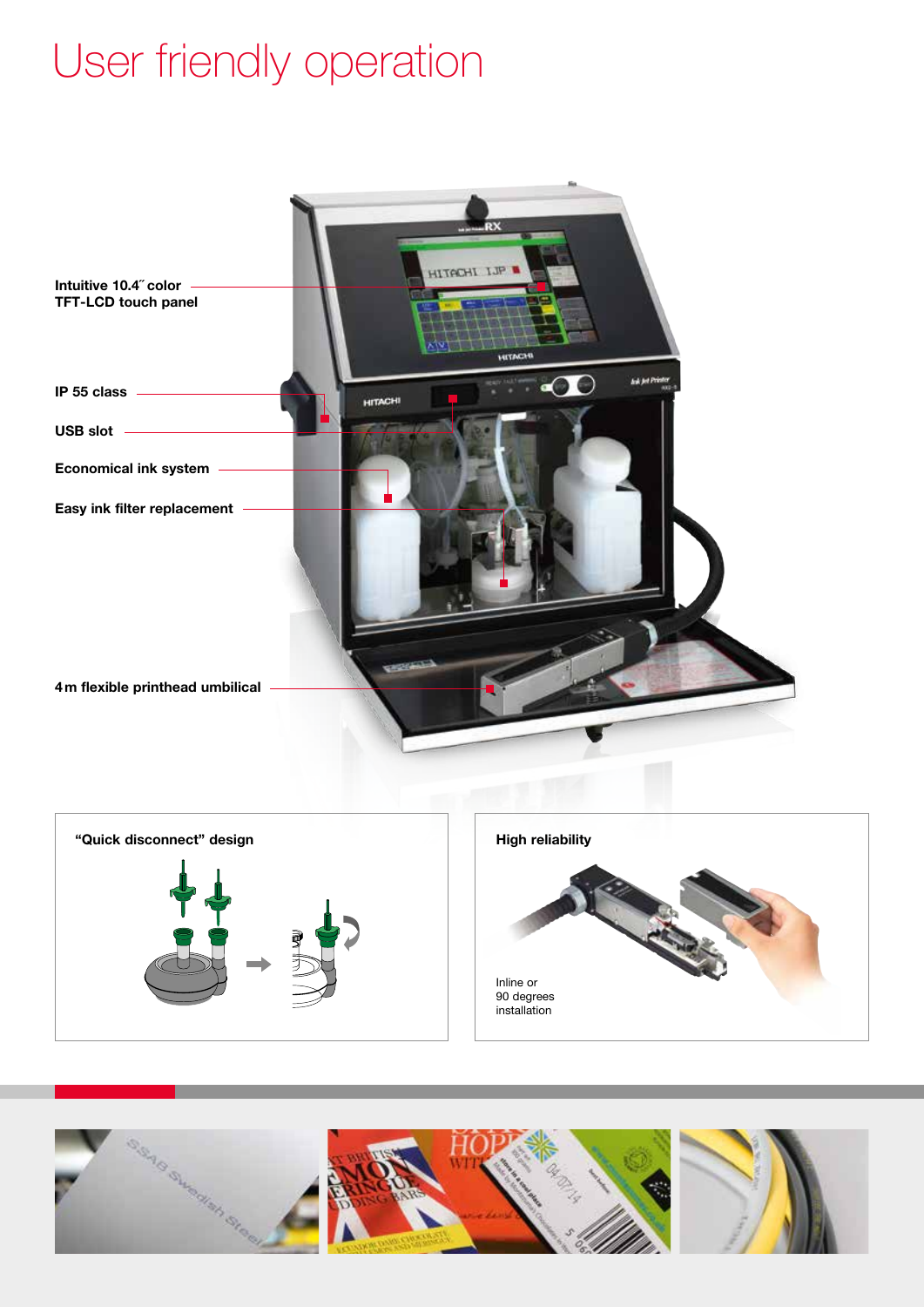### Reliable. Precise. Easy.

For 40 years, Hitachi has developed and produced high performance ink jet printers based on the well-proven Continuous Ink Jet (CIJ) principle for industrial marking.

Higher speeds, increasingly varied substrates and the requirement for environmentally sound solutions have driven the development of our market-leading CIJ printers. The experience and knowledge gained through the installation of more than 100,000 printers worldwide has led to the introduction of our new RX2 series.

#### Applications

The technologically advanced RX2 printer is ideal for a wide range of applications. It is capable of applying best before dates, logos, barcodes, lot numbers and data matrix codes. Hitachi's RX2 really is the perfect solution for both complex and standard applications.

#### High reliability

All functionally critical parts are manufactured in-house. The use of Hitachi's own components reinforces the high quality levels, reliability and excellent value for money offered by the RX2. The RX2's printhead is produced from cast aluminium body specially designed for use in extremely harsh environments and to facilitate easy cleaning, low maintenance and long-lasting operation.

#### Flexible integration

The RX2 is easy to integrate in to existing production lines and networks. The print head can be easily installed either inline or at 90 degrees to meet any requirement. The stainless steel cabinet offers IP55 dust & drip proof protection and usual interfaces are standard features of Hitachi CIJ printers.

#### Intuitive operation

The RX series offers intuitive and comfortable operation on a 10.4˝ color TFT-LCD touch panel display. All printer functions are displayed as icons for easy navigation.

#### Cost-effective

The economical ink system and the very low maintenance costs minimize the overall total cost of ownership. The "quick disconnect" design of the main ink filter allows easy replacement by the customer, without any tools. Hitachi CIJ printers are also well known for long service intervals.

### йтöömi<br>Омирил<br>Фоолт 0123456789ABCDEF6H ■ 012345

#### Hitachi Service

Even the highest quality printers need to be professionally installed, serviced and maintained. With our worldwide network of more than 110 partners, our customers are never far away from highly efficient and competent support.





1795101